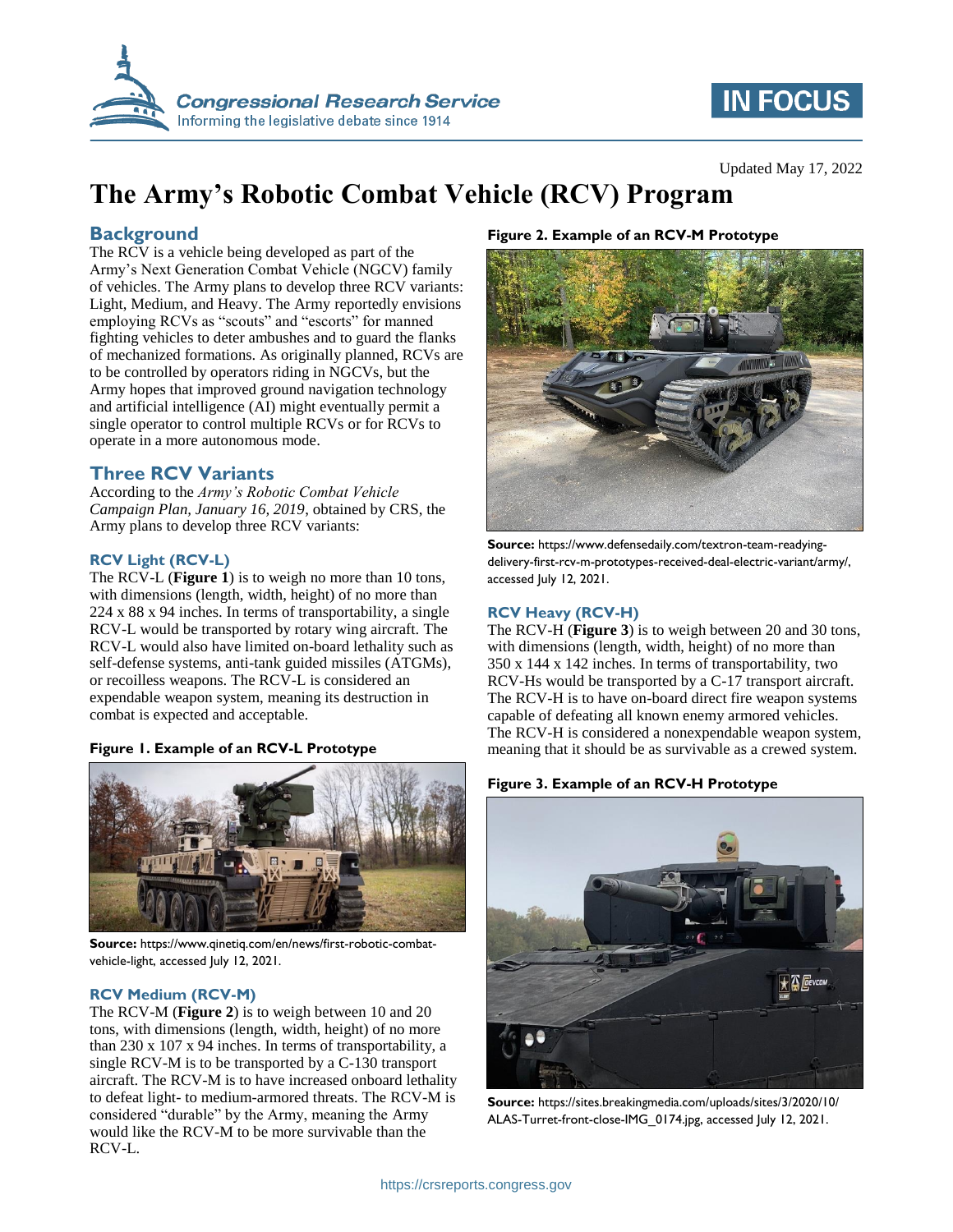### **Status of RCV Effort**

According to an August 2020 Government Accountability Office (GAO) report:

The Robotic Combat Vehicle (RCV) effort is currently employing other transaction agreements (OTA) to conduct experiments to determine the availability and maturity of technologies and the validity of operating concepts. The outcome of these experiments will be used to determine whether an acquisition program is feasible, with plans for three vehicle variants—a light, a medium, and a heavy variant. As RCV is not yet a program of record, no acquisition approach has been selected.

On January 10, 2020, the Army announced it would award an Other Transaction Agreement (OTA) to QinetiQ North America (Virginia—main headquarters is in the United Kingdom) to build four RCV-Ls and Textron (Rhode Island) to build four RCV-Ms.

#### **Other Transaction Authority or Agreement (OTA)**

refers to the authority (10 U.S.C. §2371b) of the Department of Defense (DOD) to carry out certain prototypes, research, and production projects. Other Transaction (OT) authorities were created to give DOD the flexibility necessary to adopt and incorporate business practices that reflect commercial industry standards and best practices into its award instruments. As of the 2016 National Defense Authorization Act (NDAA; P.L. 114-92) Section 845, the DOD currently has permanent authority to award OT under 10 U.S.C., §2371, for research, prototype, and production purposes.

#### **RCV Testing**

In March 2021, the Army reportedly stated it would conduct operational experiments for Light and Medium RCVs from June to August 2022 at Ft. Hood, TX. General Dynamics Land Systems will also reportedly provide four RCV-M prototypes for the Army to test at Ft. Hood. The Army noted it plans to decide in FY2023 whether to proceed to the Engineering and Manufacturing Development (EMD) phase for the RCV-L, and to make a similar decision in FY2024 for the RCV-M.

## **Budgetary Information**

#### **Table 1. FY2023 RCV Budget Request**

|                         |                      | Total          |
|-------------------------|----------------------|----------------|
|                         | <b>Total Request</b> | <b>Request</b> |
| <b>Funding Category</b> | (SM)                 | (Qty)          |
| <b>RDT&amp;E</b>        | \$26.594             |                |

**Source:** Department of Defense Fiscal Year 2023 Budget Estimates, Army Justification Book Volume 2a of 2, Research, Development, Test & Evaluation, RDT&E − Volume II, Budget Activity 4, April 2022, p. 371.

**Notes: RDT&E** = Research, Development, Test, and Evaluation; **\$M** = U.S. Dollars in Millions; **Qty** = FY2023 Procurement Quantities.

Reportedly, the RCV-L is to be included in the Army's five-year rapid prototyping plan with an open competition selecting up to five companies in the fourth quarter FY2023 to build two RCV-L full systems prototypes for each company. Testing is then planned for the prototypes continuing through the third quarter FY2024. After testing, a single company would be awarded a contract to develop additional RCV-L prototypes for testing in FY2026.

### **Potential Issues for Congress**

- What is the Army's current "concept of operation" for employing RCVs in combat? What are the perceived benefits and drawbacks of RCVs?
- If adopted for use, will RCVs require changes to the Army's current command and control systems and procedures?
- How many RCVs by variant, would the Army procure if RCVs become a program of record?
- What are the planned per unit costs of the "expendable" RCV-L and the "durable" RCV-M? How affordable are these less survivable systems as opposed to crewed systems that they are intended to replace/supplement?
- What are the autonomous ground navigation and artificial intelligence (AI) technological challenges affecting the development of autonomous RCVs?
- Are there plans to develop fully autonomous RCV variants?
- The Army's 2022 RCV prototype testing focuses almost exclusively on the RCV-L and RCV-M variants. What is the Army's current thinking regarding the way ahead for the RCV-H?
- Given the Army's plans for the RCV-H to be able to defeat all known enemy armored threats, what is the potential for the RCV-H to eventually replace the M-1 Abrams tank?

**Andrew Feickert**, Specialist in Military Ground Forces

**IF11876**